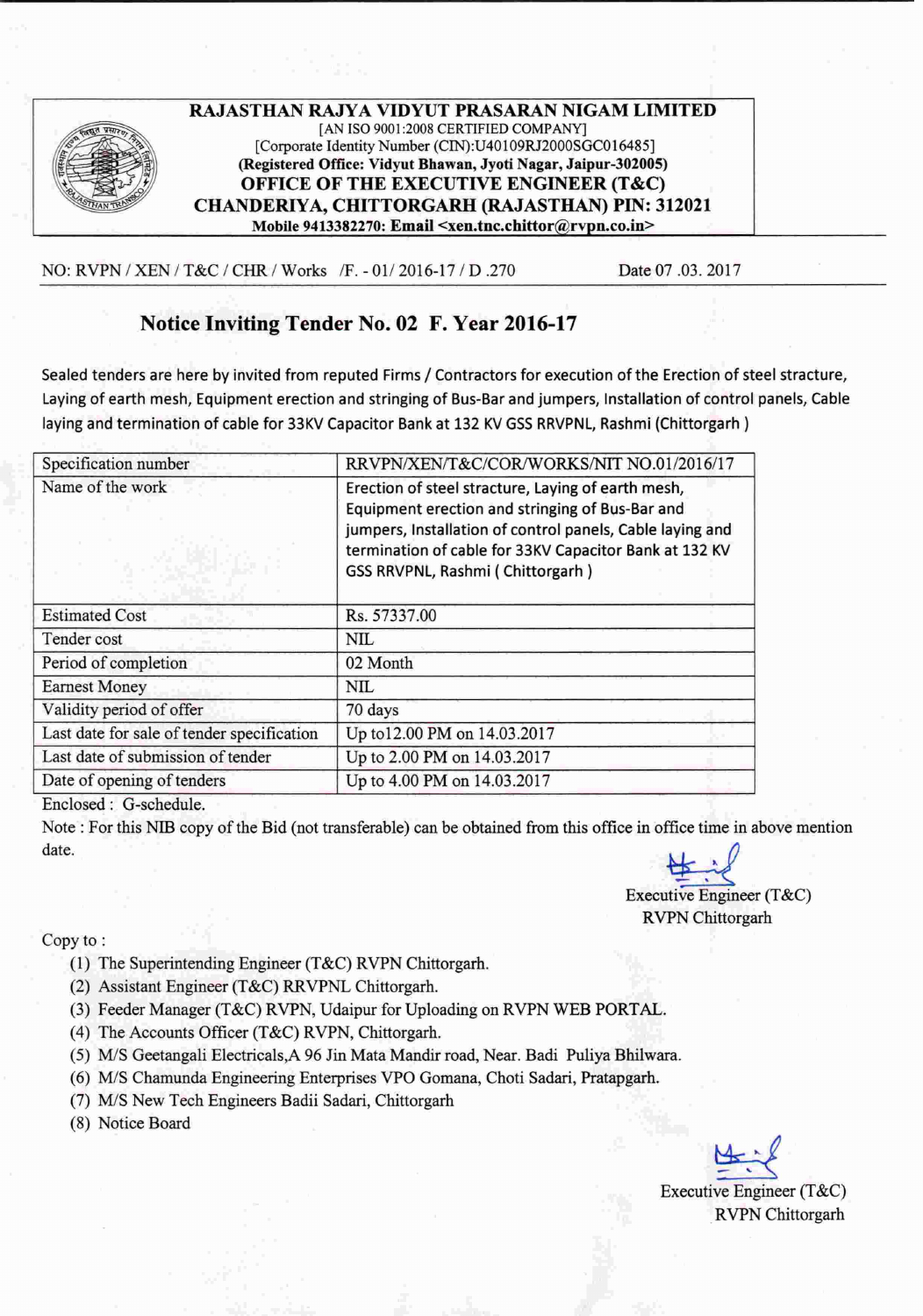| S.No<br>$A-1$  | SAP code       | <b>G-SCHEDULE</b><br>Name of scheme :- Errection of 33KV Capacitor Bank Unit- II at 132KV GSS Rashmi.<br>Work Incharge :- AEN(C&M),RRVPNL,Chittorgarh                                 |                |              |          |                                        |                   |
|----------------|----------------|---------------------------------------------------------------------------------------------------------------------------------------------------------------------------------------|----------------|--------------|----------|----------------------------------------|-------------------|
|                |                |                                                                                                                                                                                       |                |              |          |                                        |                   |
|                |                |                                                                                                                                                                                       |                |              |          | RATES AS PER BSR 2011<br>RATE   AMOUNT |                   |
|                |                | <b>DISCRIPTION</b>                                                                                                                                                                    | <b>UNIT</b>    | QTY.         | (Rs.)    | (Rs.)                                  |                   |
|                |                | <b>EARTH-MESH WORK</b>                                                                                                                                                                |                |              |          |                                        |                   |
|                |                | Laying of earth mesh with 25mm/28mm.Dia M.S.Rod at a depth of 0.80meter from top                                                                                                      |                |              |          |                                        |                   |
|                |                | level of foundation including excavation of trench of required depth and back filling of the                                                                                          |                |              |          |                                        |                   |
|                |                | same transportation of M.S.Rod from site store tolocation Welding of M.S.Rod along thr                                                                                                |                |              |          |                                        |                   |
|                |                | length at crossinh and withearth electrodes as per drawing application of bitumen                                                                                                     |                |              |          |                                        |                   |
|                |                | compound and covering with bitumen impregnated tape on all welding joints for thr type of<br>soil prevalent at 0.80meter below top level of foundation (M.S. Rod of above size & M.S. |                |              |          |                                        |                   |
|                |                | flat as required shall be made avilable by RVPN)                                                                                                                                      |                |              |          |                                        |                   |
|                |                |                                                                                                                                                                                       |                |              |          |                                        |                   |
|                |                |                                                                                                                                                                                       |                |              |          |                                        |                   |
|                |                | (a) In case electricity is made available by RVPN without charges                                                                                                                     |                |              |          |                                        |                   |
|                |                | PRJ 1238 (i) Normal Dry soil<br>PRJ 1239 (ii) Murram/Black cottan/hard soil/Dense soil                                                                                                | Mtrs.<br>Mtrs. | 50<br>50     | 18<br>19 | 90Q<br>950                             |                   |
|                |                | PRJ 1240 (iii) Soft rock/disintegrted rock                                                                                                                                            | Mtrs.          | 20           | 26       | 520                                    |                   |
|                |                | PRJ 1242 (iv) Hard rock (Blasting Prohibited)                                                                                                                                         | Mtrs.          | 10           | 45       | 450                                    |                   |
| $B-1$          |                | Laying of earthing risers with 50X6mm/50X10mm/50X12mm size M.S.Flat at a depth of                                                                                                     |                |              |          |                                        |                   |
|                |                | 80 meter from top level of foundations, including excavation of trench of required depth                                                                                              |                |              |          |                                        |                   |
|                |                | and back filling of the same transportation of M.S.Flat from site store tolocation Welding                                                                                            |                |              |          |                                        |                   |
|                |                | bolting to equipment/ structure and peaks of structures, laying in the trench, welding to the                                                                                         |                |              |          |                                        |                   |
|                |                | earth mesh of M.S.Rod as per drawing including of extra length of M.S.Flat if required.                                                                                               |                |              |          |                                        |                   |
|                |                | Application of bitumen compound and covering with bitumen impregnated tape on all                                                                                                     |                |              |          |                                        |                   |
|                |                | welding joints, painting of all surfaces of risers above ground level with red oxide and green                                                                                        |                |              |          |                                        |                   |
|                |                | paint for all type of soil prevalent at 0.80 meter below top level of foundation (M.S. Rod of                                                                                         |                |              |          |                                        |                   |
|                |                | above size & M.S. flat as required shall be made avilable by RVPN)                                                                                                                    |                |              |          |                                        |                   |
|                |                |                                                                                                                                                                                       |                |              |          |                                        |                   |
|                |                |                                                                                                                                                                                       |                |              |          |                                        |                   |
|                |                | (a) In case electricity is made available by RVPN without charges<br>$PRJ$ 12 \ $S_0$ (i) Normal Dry soil                                                                             |                | 50           |          |                                        |                   |
|                |                | (iii) Murram/Black cottan/hard soil/Dense soil                                                                                                                                        | Mtrs.          |              | 20       | 1000                                   |                   |
|                |                | PRJ12 60 (iii) Soft rock/disintegrted rock                                                                                                                                            | Mtrs.          | 20<br>5      | 21       | 420 <sub>2</sub>                       |                   |
|                |                | PRJ 1262 (iv) Hard rock (Blasting Prohibated)                                                                                                                                         | Mtrs.          | 5            | 29<br>49 | 145<br>245                             |                   |
| $C-1$          |                | Placing /driving of earth electrode of 25/28mm dia M.S. Rod of length 3.30meter                                                                                                       | Mtrs.          |              |          |                                        |                   |
|                |                | (approx.) to a depth -3.80meters from the top level of foundatin, including excavation of pit                                                                                         |                |              |          |                                        |                   |
|                |                | as per required and back filling of the same, transportation of M.S.Rod from site store to                                                                                            |                |              |          |                                        |                   |
|                |                | location, cutting of M.S. Rod todesired length preparation of one end as spike if necessary,                                                                                          |                |              |          |                                        |                   |
|                |                | welding of earth electrode to earth mesh of M.S. Rod as per drawing, application of                                                                                                   |                |              |          |                                        |                   |
|                |                | bitumen compound and covering with bitumen impreganated tape on all welding joints for                                                                                                |                |              |          |                                        |                   |
|                |                | the type of soil prevalent at 4.80meter below top level of foundation (M.S.Rod of above                                                                                               |                |              |          |                                        |                   |
|                |                | size & M.S. flat as required shall be made available by RVPN)                                                                                                                         |                |              |          |                                        |                   |
|                |                |                                                                                                                                                                                       |                |              |          |                                        |                   |
|                |                |                                                                                                                                                                                       |                |              |          |                                        |                   |
|                |                | (a) In case electricity is made available by RVPN without charges                                                                                                                     |                |              |          |                                        |                   |
|                |                | PRJ1278(i) Normal Dry soil                                                                                                                                                            | Nos.           | $\mathbf{0}$ | 150      | $\mathbf{0}$                           |                   |
|                |                | (iii) Murram/Black cottan/hard soil/Dense soil<br>PRJ 1280 (iii) Soft rock/disintegrted rock                                                                                          | Nos.           |              | 250      | 250                                    |                   |
|                |                | PRJ12 82(iv) Hard rock (Blasting Prohibated)                                                                                                                                          | Nos.           |              | 400      | 400                                    |                   |
|                |                | ERECTION OF SUB-STATION STEEL STRUCTURES colums, beams lighting mast                                                                                                                  | Nos.           |              | 794      | 794                                    |                   |
|                |                | and equipment structure(excluding Ckt. Brkrs and Capacitor Banks) of all types including                                                                                              |                |              |          |                                        |                   |
|                |                | transportation of structure members, nuts & bolts, washers, etc. from site store to locations as                                                                                      |                |              |          |                                        |                   |
|                |                | required .Their assembly placing on foundation ,foxing of template with foundation bolts as                                                                                           |                |              |          |                                        |                   |
|                | $2$ $PRJ1306$  | required, lavelling and preparing for grouting as required but excluding grouting, erection                                                                                           | MT             | 4.5          | 1744     | 7848                                   |                   |
|                |                | after grouting and tightining & punching of nuts &bolts( Maximum Height of structures up                                                                                              |                |              |          |                                        |                   |
|                |                | to 20 meters)                                                                                                                                                                         |                |              |          |                                        |                   |
|                |                |                                                                                                                                                                                       |                |              |          |                                        |                   |
| $\overline{3}$ |                | <b>BUS-BAR WORK</b>                                                                                                                                                                   |                |              |          |                                        |                   |
| A              |                | Stringing of 220KV, 132KV, 33KV & 11KV Bus Bar of ACSR                                                                                                                                |                |              |          |                                        |                   |
|                |                | conductor, including transpotation of conductor , disc insulator , cleanoing and                                                                                                      |                |              |          |                                        |                   |
|                |                | assembly of disc insulators as required along with fitting of bolted type or                                                                                                          |                |              |          |                                        |                   |
|                |                | compression type tension hardware as made available (compression machine                                                                                                              |                |              |          |                                        |                   |
|                |                | shall be provided by RVPN on rent free basis), making up at one end stringing of                                                                                                      |                |              |          |                                        |                   |
|                |                | conductors between the beams with specified sag and tension ,also equalizing sag                                                                                                      |                |              |          |                                        |                   |
|                |                | and fitting spacers and spacer T-clamps for twin conductor for three phases of                                                                                                        |                |              |          |                                        |                   |
|                |                | conductors in each bus section.                                                                                                                                                       |                |              |          |                                        |                   |
|                |                | PRJ1307(i) Single ACSR Panther                                                                                                                                                        | Section        | 1            | 875      | 875                                    |                   |
| B              |                | JUMPERS OF ACSR CONDUCROR (3Nos., Y-type) between bus to                                                                                                                              |                |              |          |                                        |                   |
|                |                | equipment or between equipment to equipment bus to bus, including                                                                                                                     |                |              |          |                                        |                   |
|                |                | transportation of conductor, dise insulatores and hardwere from site stores to                                                                                                        |                |              |          |                                        |                   |
|                |                | location, cleaning and assembly of dise insulators as required, cutting required                                                                                                      |                |              |          |                                        |                   |
|                |                | length of conductors, making connections, fixing of spacer, T- clamps as required                                                                                                     |                |              |          |                                        |                   |
|                |                | tightening of clamps/ connectors, dressing etc. for 3 phase                                                                                                                           |                |              |          |                                        |                   |
|                | <b>PRJ1312</b> | (ii) Single ACSR Zebra/ Panther conductor                                                                                                                                             | Set            | 21           | 250      | 5250                                   |                   |
|                |                | SRTINGING OF EARTH WIRE (Size 7/3.15mm or 7/4.00mm) including                                                                                                                         |                |              |          |                                        |                   |
|                |                | transporation of earth wire, tension hardwere etc. from site to locations.laying and                                                                                                  |                |              |          |                                        |                   |
|                |                | cutting required length of earth wire fitting of bolted type or compression type                                                                                                      |                |              |          |                                        |                   |
|                |                | hardware as made avaible (compression machine shall be provided by RVPN on                                                                                                            | Each           | 3            | 219      | 657                                    |                   |
|                |                | PRJ 1316 rent free basis) making up to at one end stringing of earth wire between structure                                                                                           |                |              |          |                                        |                   |
|                |                | peaks with specified sag and tension jumpering and connecting earth bonds for                                                                                                         |                |              |          |                                        | SSISTANT ENGINEER |
|                |                | single earth wire.                                                                                                                                                                    |                |              |          |                                        |                   |
|                |                |                                                                                                                                                                                       |                |              |          |                                        | RVPNL             |